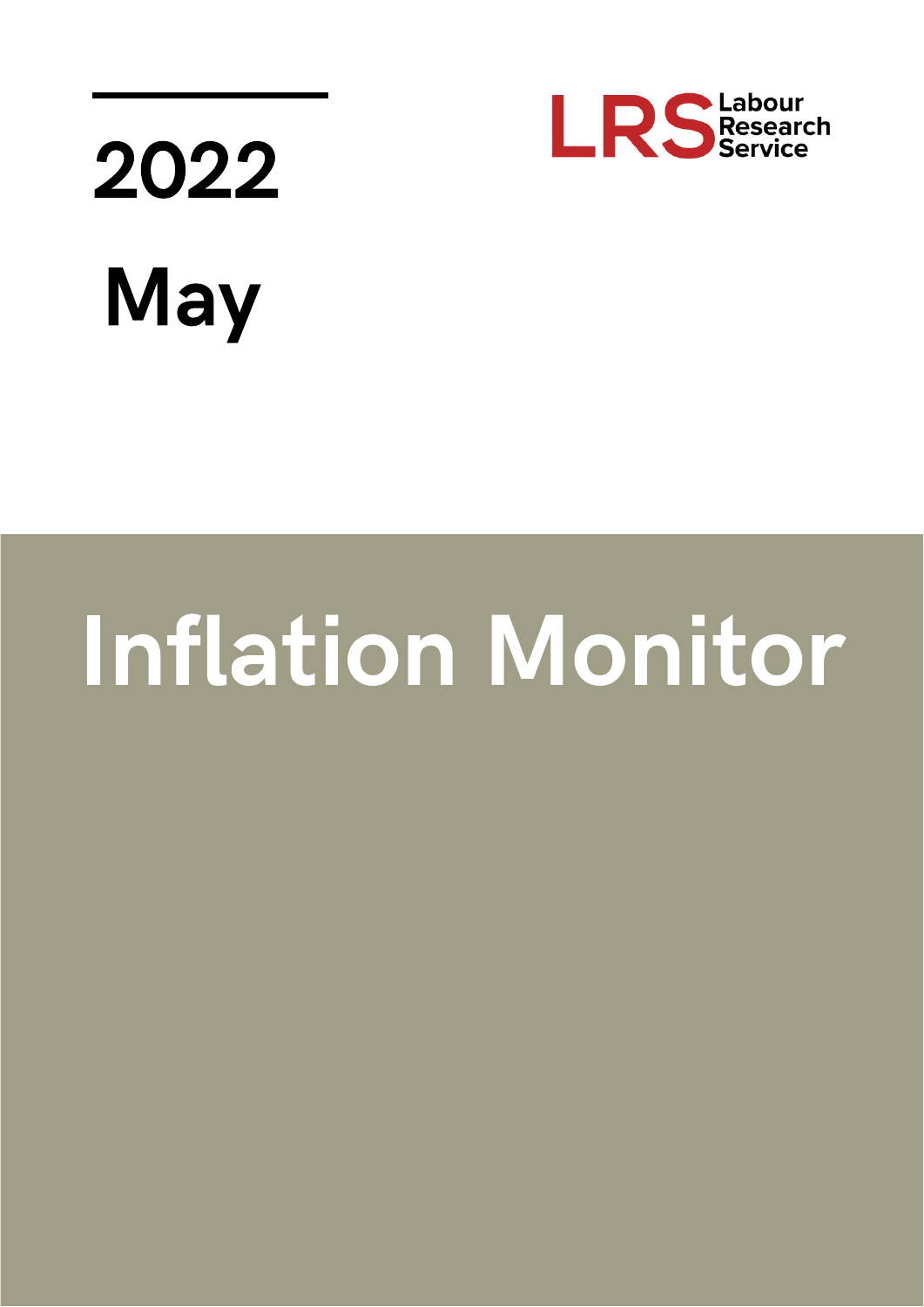## **The Consumer Price Index accelerated to 6.5% in May 2022**

The term inflation means a sustained increase in the general level of prices of goods and services. It is measured as an annual percentage increase (for example, May 2021 to May 2022). Take note that a falling rate of inflation means that prices are rising at a slower rate.

The headline annual inflation rate increased to 6.5% in May 2022 from 5.9% in April 2022. The Consumer Price Index (CPI) increased by 0.7% month-on-month in May 2022.

The food price increased to 7.8% in May 2022 from 6.3% in April 2022.

Transport inflation increased to 15.7% in May 2022 from 14.7% in April 2022.

Public transport inflation declined to12.5% in May 2022 from 12.6% in April 2022. (Buses, trains and other forms of transport that are available to the public charge set fares and run on fixed routes.)

The administrator's price (school, telephone fees, electricity, trains, and petrol/paraffin) increased to 14.4% in May 2022 from 13.3% in April 2022.

|                                        | $May-21$ | <b>Jun-21</b> | <b>Jul-21</b> | <b>Aug-21</b> | Sep-21 | Oct-21 | <b>Nov-21</b> | <b>Dec-21</b> | <b>Jan-22</b> | <b>Feb-22</b> | <b>Mar-22</b> | Apr-22 | $May-22$ |
|----------------------------------------|----------|---------------|---------------|---------------|--------|--------|---------------|---------------|---------------|---------------|---------------|--------|----------|
| <b>CPI</b>                             | 5.2%     | 4.9%          | 4.6%          | 4.9%          | 5%     | 5%     | 5.5%          | 5.9%          | 5.7%          | 5.7%          | 5.9%          | 5.9%   | 6.5%     |
| Food                                   | 6.8%     | 7%            | 7%            | 7.4%          | 7%     | 6.7%   | 6%            | 5.9%          | 6.2%          | 6.7%          | 6.6%          | 6.3%   | 7.8%     |
| <b>Transport</b>                       | 15.3%    | 12.3%         | 8%            | 9.9%          | 10.1%  | 10.9%  | 15%           | 16.8%         | 14.5%         | 14.3%         | 15.7%         | 14.7%  | 15.7%    |
| Public<br>Transport                    | 4.3%     | 6.9%          | 3.7%          | 5.3%          | 6.7%   | 6%     | 8.3%          | 9.9%          | 10%           | 12.3%         | 14%           | 12.6%  | 12.5%    |
| <b>Administration</b><br><b>Prices</b> | 12.5%    | 10.4%         | 9.1%          | 10.3%         | 10.4%  | 11.2%  | 14.1%         | 15.6%         | 13.8%         | 13.1%         | 14.3%         | 13.3%  | 14.4%    |

Table 1: The Annual Inflation Rate (CPI) and Selected Price Categories

Source: Statistics South Africa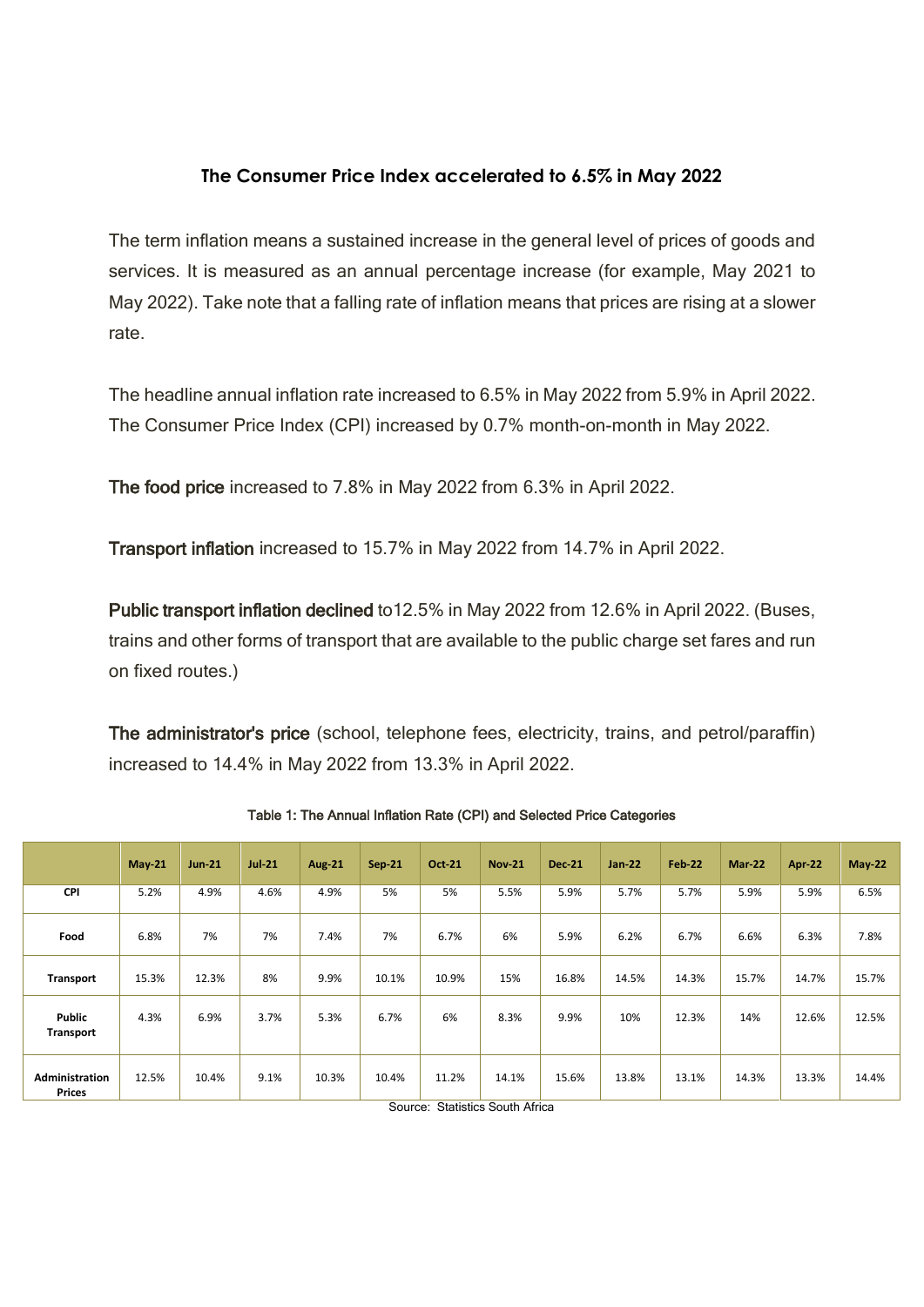

Figure 1: Consumer Price Index (CPI) and selected price categories | May 2021 to May 2022

Table 2: Contributions of the different groups to the annual percentage change in the CPI headline | May 2022

|                                  | <b>Contributions %</b> |
|----------------------------------|------------------------|
| Group                            | May-22                 |
| Transport                        | 2.1                    |
| Food and non-alcoholic beverages | 1.3                    |
| Housing and utilities            | 1.2                    |
| Miscellaneous goods and services | 0.6                    |
| Alcoholic beverages and tobacco  | 0.4                    |
| Household contents and services  | 0.2                    |
| <b>Restaurants and hotels</b>    | 0.2                    |
| Clothing and footwear            | 0.1                    |
| Health                           | 0.1                    |
| Recreation and culture           | 0.1                    |
| Education                        | 0.1                    |
| Residual                         | 0.0                    |
| <b>All items</b>                 | 6.5                    |

Source: Statistics South Africa

Statistics South Africa divides household monthly expenditure into10 deciles. The table below shows that the decile 10 expenditure was higher than the decile 1 expenditure, indicating a high level of inequality.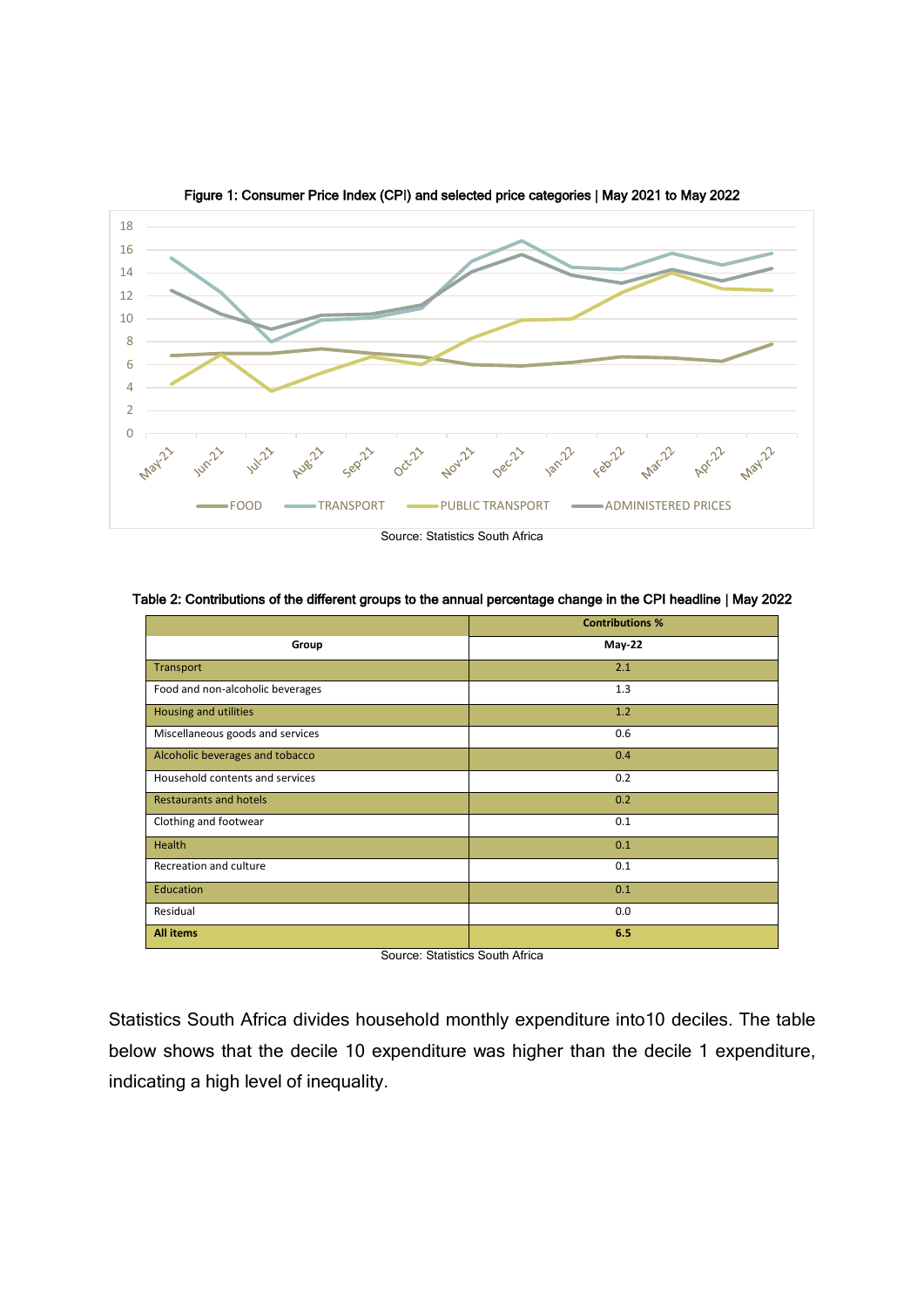|                           | Monthly expenditure                                | <b>Inflation Rate May-22</b> |
|---------------------------|----------------------------------------------------|------------------------------|
| <b>Average Annual CPI</b> |                                                    | 6.5%                         |
| Decile 1                  | Up to R1477 per month                              | 8%                           |
| Decile 2                  | R1477 up to R2456 per month                        | 7.4%                         |
| Decile 3                  | R2456 up to R3549 per month                        | 6.8%                         |
| Decile 4                  | R3549 up to R4742 per month                        | 6.3%                         |
| Decile 5                  | R4742 up to R6151 per month                        | 6.1%                         |
| Decile 6                  | R6151 up to R7907 per month                        | 5.8%                         |
| Decile 7                  | R7907 up to R10352 per month                       | 6.2%                         |
| Decile 8                  | R10352 up to R14419 per month                      | 6.5%                         |
| Decile 9                  | R14419 up to R22492 per month                      | 6.6%                         |
| Decile 10                 | R22492 and more<br>Course: Ctatistics Couth Africa | 6.5%                         |

Table 3: Annualised inflation by expenditure group | May 2022

Source: Statistics South Africa

There is more than one inflation number. The inflation rate that is reported in mainstream media is the average inflation rate. Different groups, from the very poor to the wealthy, can experience different rates of inflation because they buy different things.

The very low group (Decile 1) experienced an inflation rate of 8%, which was higher than the headline annualised inflation rate of 6.5%, while the very high expenditure group (Decile 10) had an inflation rate of 6.5%, which was equal to the inflation rate of 6.5% in May 2022.



Figure 2: Annualised inflation rate (%) by province | May 2022

Source: Statistics South Africa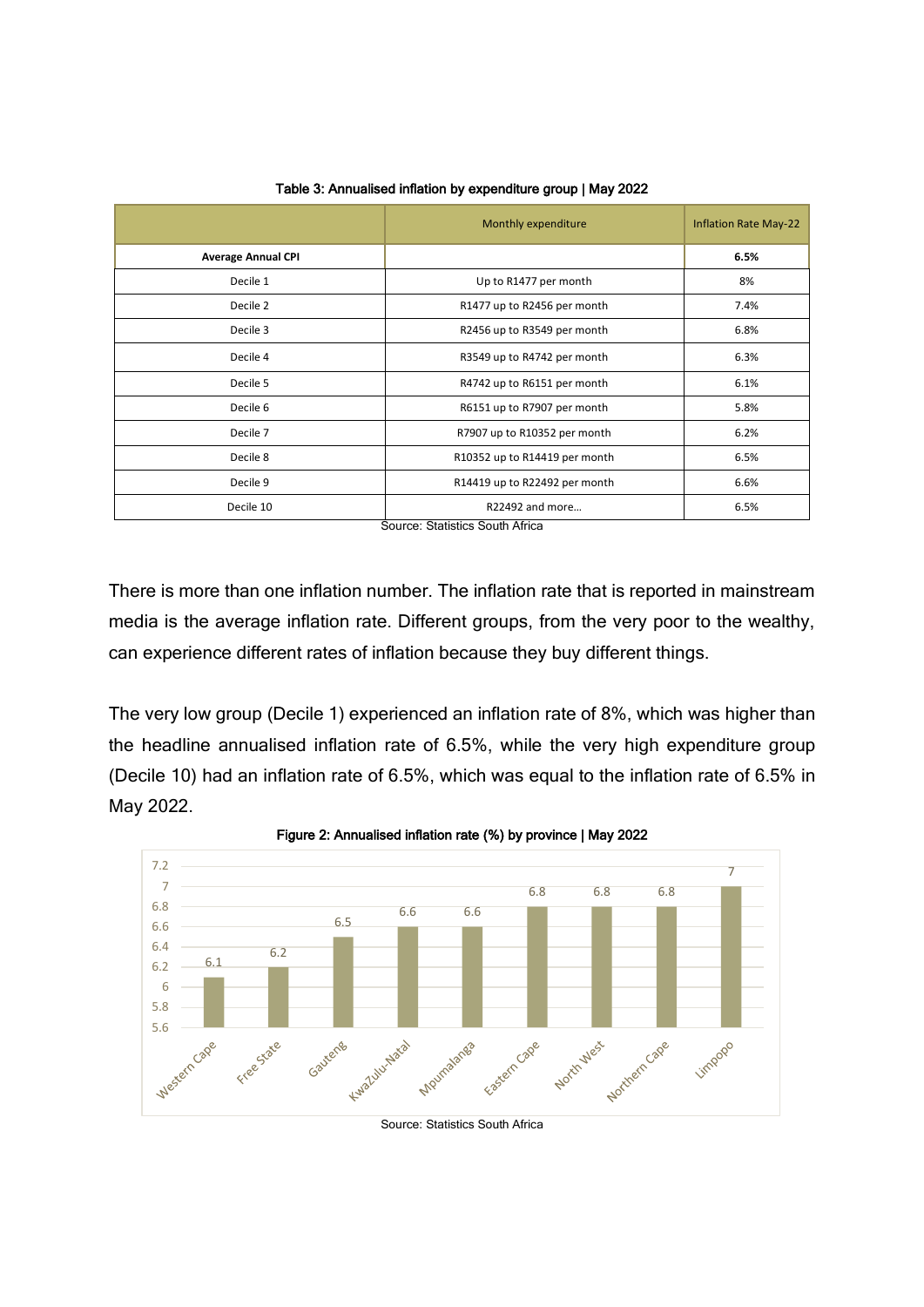The provinces with an annual inflation rate lower than or equal to headline inflation were Western Cape (6.1%), Free State (6.2%) and Gauteng (6.5%). The provinces with an annual inflation rate higher than headline inflation were KwaZulu-Natal (6.6%), Mpumalanga (6.6%), Eastern Cape (6.8%), Northern West (6.8%), Northern Cape (6.8%) and Limpopo (7.2%).

| Year | Jan | Feb | Mar | Apr            | May | Jun | Jul | Aug | <b>Sep</b> | Oct | <b>Nov</b> | <b>Dec</b> | Ave. |
|------|-----|-----|-----|----------------|-----|-----|-----|-----|------------|-----|------------|------------|------|
| 2019 | 4   | 4.1 | 4.5 | 4.4            | 4.5 | 4.5 | 4   | 4.3 | 4.1        | 3.7 | 3.6        | 4          | 4.1  |
| 2020 | 4.5 | 4.6 | 4.1 | $\overline{3}$ | 2.1 | 2.2 | 3.2 | 3.1 | 3          | 3.3 | 3.2        | 3.1        | 3.3  |
| 2021 | 3.2 | 2.9 | 3.2 | 4.4            | 5.2 | 4.9 | 4.6 | 4.9 | 5          | 5   | 5.5        | 5.9        | 4.5  |
| 2022 | 5.7 | 5.7 | 5.9 | 5.9            | 6.5 |     |     |     |            |     |            |            |      |

Table 4: The Consumer Price Index

Source: Statistics South Africa

The Consumer Price Index is known as the headline inflation rate and is also referred to as the official inflation rate. The month to month prices of over a thousand goods and services go into the calculation of CPI.

| Year | Jan | Feb | Mar | Apr | May | Jun            | Jul | Aug | <b>Sep</b>     | Oct | <b>Nov</b> | <b>Dec</b> | Ave. |
|------|-----|-----|-----|-----|-----|----------------|-----|-----|----------------|-----|------------|------------|------|
| 2019 | 2.3 | 2.3 | 2.3 | 2.3 | 2.8 | 3.2            | 3   | 3.8 | 3.7            | 3.5 | 3.5        | 3.8        | 3    |
| 2020 | 3.7 | 4.2 | 4.4 | 4.6 | 4.8 | 4.5            | 4.6 | 4.3 | 4.2            | 5.6 | 5.9        | 6.2        | 4.8  |
| 2021 | 5.6 | 5.4 | 5.9 | 6.7 | 6.8 | $\overline{7}$ | 7   | 7.4 | $\overline{7}$ | 6.7 | 6          | 5.9        | 6.5  |
| 2022 | 6.2 | 6.7 | 6.6 | 6.3 | 7.8 |                |     |     |                |     |            |            |      |

Table 5: The Food Price Index

Source: Statistics South Africa

The food price index shows the increase in the price level of food products only every month. This rate is incorporated in the overall CPI inflation rate.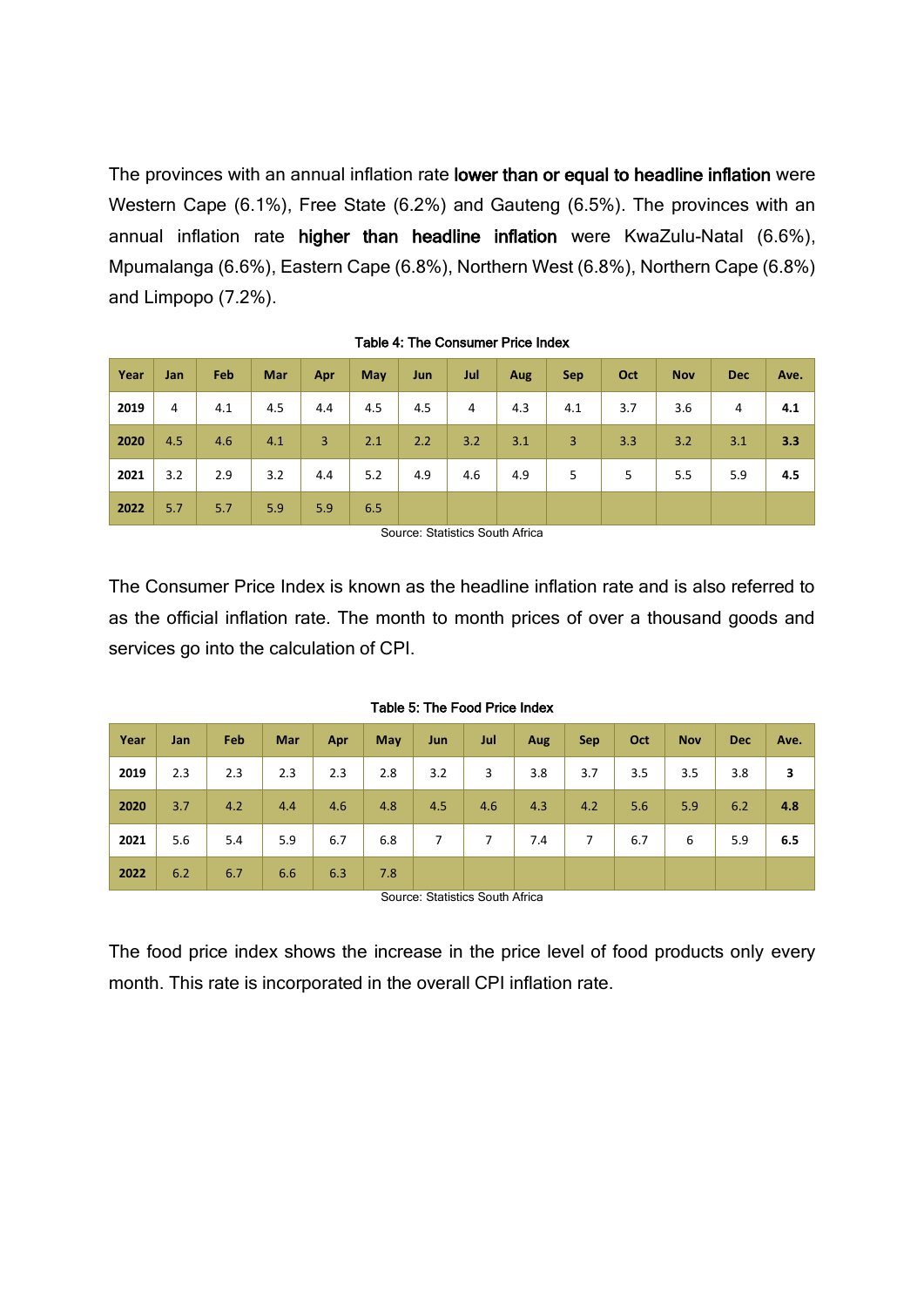|  | Table 6: The Transport Price Index |  |
|--|------------------------------------|--|
|--|------------------------------------|--|

| Year | Jan    | Feb  | <b>Mar</b> | Apr    | May    | Jun    | Jul | Aug | <b>Sep</b> | Oct    | <b>Nov</b> | <b>Dec</b> | Ave.   |
|------|--------|------|------------|--------|--------|--------|-----|-----|------------|--------|------------|------------|--------|
| 2019 | 2.9    | 3.6  | 6.4        | 7.4    | 7.1    | 5.5    | 3   | 3.1 | 2.4        | 0.3    | $-0.3$     | 3.3        | 3.7    |
| 2020 | 6.4    | 6.2  | 3.4        | $-3.5$ | $-8.4$ | $-5.9$ | 0.0 | 0.2 | 0.3        | $-0.5$ | $-1.3$     | $-1.6$     | $-0.4$ |
| 2021 | $-0.4$ | 1.2  | 3.8        | 10.6   | 15.3   | 12.3   | 8   | 9.9 | 10.1       | 10.9   | 15         | 16.8       | 9.5    |
| 2022 | 14.5   | 14.3 | 15.7       | 14.7   | 15.7   |        |     |     |            |        |            |            |        |

Source: Statistics South Africa

The transport price index indicates the increase in the price level of transport items in the basket of goods and services that make up the inflation index. This rate is incorporated in the overall CPI inflation rate.

| Year | Jan | Feb  | Mar    | <b>Apr</b> | May    | Jun    | Jul | Aug | <b>Sep</b> | Oct | <b>Nov</b> | <b>Dec</b> | Ave. |
|------|-----|------|--------|------------|--------|--------|-----|-----|------------|-----|------------|------------|------|
| 2019 | 9.6 | 8.9  | 10.1   | 10.5       | 9.5    | 8.3    | 7.6 | 9   | 3          | 2.5 | 2.8        | 3.7        | 7.1  |
| 2020 | 0.7 | 0.8  | $-1.7$ | $-1.8$     | $-0.7$ | $-1.1$ | 1.5 | 0.6 | 1.6        | 2.9 | 1.9        | 1.2        | 0.5  |
| 2021 | 1.5 | 1.2  | 4.5    | 5.1        | 4.3    | 6.9    | 3.7 | 5.3 | 6.7        | 6   | 8,3        | 9.9        | 5.3  |
| 2022 | 10  | 12.3 | 14     | 12.6       | 12.5   |        |     |     |            |     |            |            |      |

Table 7: The Public Transport Price Index

Source: Statistics South Africa

The public transport price index shows price increases in taxis, trains, buses, or other public transport that ferry passengers or goods. This rate is incorporated into the overall CPI inflation rate

|  |  |  | Table 8: The Administered Price Index |  |  |
|--|--|--|---------------------------------------|--|--|
|--|--|--|---------------------------------------|--|--|

| Year | Jan  | Feb  | Mar            | Apr  | <b>May</b> | Jun    | Jul | Aug  | <b>Sep</b> | Oct  | <b>Nov</b> | <b>Dec</b> | Ave. |
|------|------|------|----------------|------|------------|--------|-----|------|------------|------|------------|------------|------|
| 2019 | 5    | 5.7  | 7.9            | 8.3  | 8.2        | 6.9    | 4.7 | 4.9  | 5.2        | 3.5  | 3          | 5.9        | 5.8  |
| 2020 | 9.2  | 8.8  | 6.8            | 0.9  | $-3.1$     | $-1.7$ | 2.1 | 2.1  | 1.8        | 0.9  | 0.6        | 0.2        | 2.4  |
| 2021 | 1.1  | 2.7  | $\overline{4}$ | 9.2  | 12.5       | 10.4   | 9.1 | 10.3 | 10.4       | 11.2 | 14.1       | 15.6       | 9.2  |
| 2022 | 13.8 | 13.1 | 14.3           | 13.3 | 14.4       |        |     |      |            |      |            |            |      |

Source: Statistics South Africa